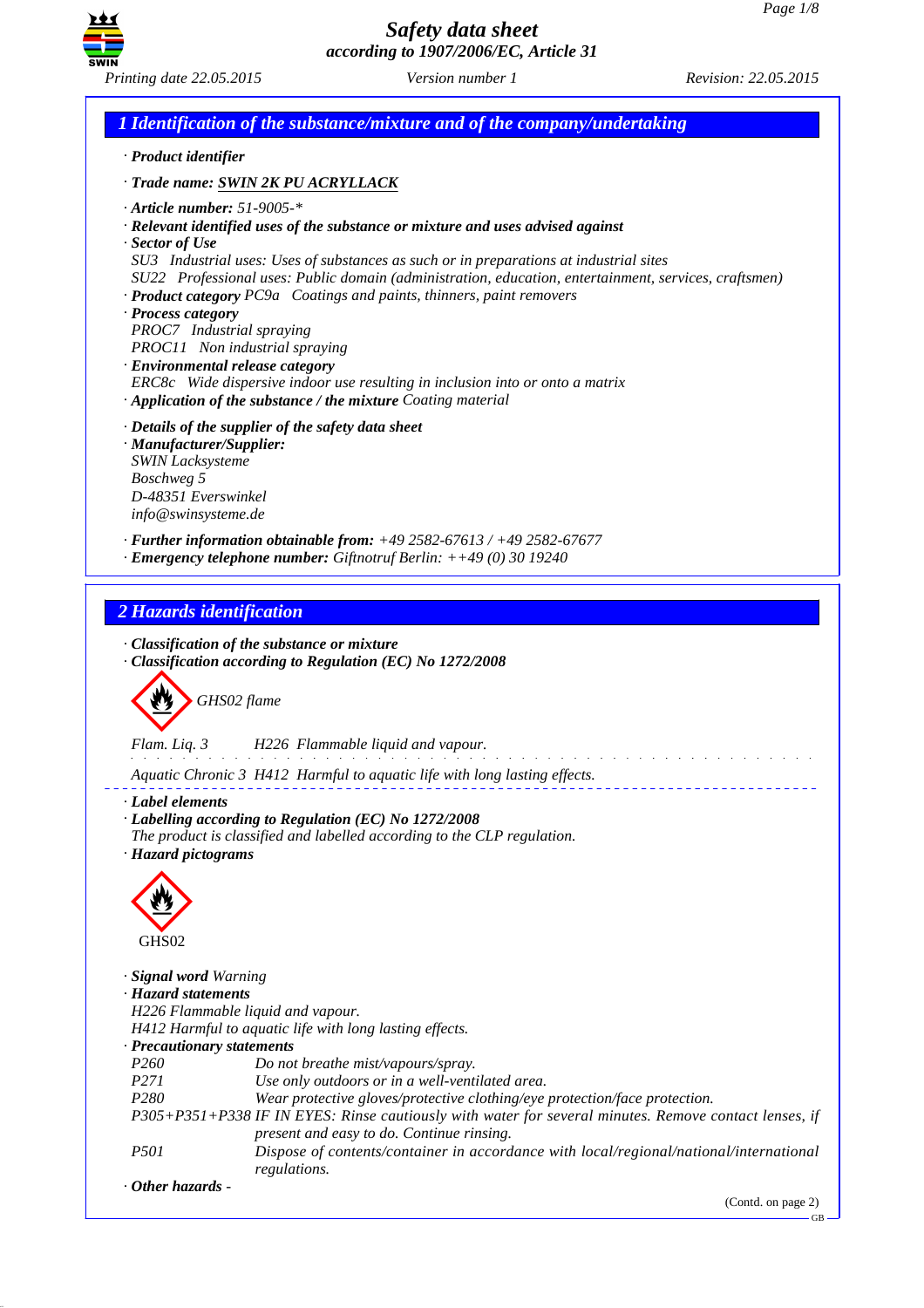

*Trade name: SWIN 2K PU ACRYLLACK*

#### *· Results of PBT and vPvB assessment*

- *· PBT: Not applicable.*
- *· vPvB: Not applicable.*

### *3 Composition/information on ingredients*

#### *· Chemical characterisation: Mixtures*

*· Description: Mixture of substances listed below with nonhazardous additions.*

| · Dangerous components:                                                                             |                                                                                                                                                                                                  |              |
|-----------------------------------------------------------------------------------------------------|--------------------------------------------------------------------------------------------------------------------------------------------------------------------------------------------------|--------------|
| CAS: 123-86-4<br>EINECS: 204-658-1<br>Reg.nr.: 01-2119485493-29-XXXX                                | <i>n-butyl</i> acetate<br>$\otimes$ Flam. Liq. 3, H226; $\otimes$ STOT SE 3, H336                                                                                                                | $2.5 - 10\%$ |
| CAS: 1330-20-7<br>EINECS: 215-535-7<br>Reg.nr.: 01-2119488216-32-XXXX H332; Skin Irrit. 2, H315     | xylene<br>$\circledast$ Flam. Liq. 3, H226; $\circledast$ Acute Tox. 4, H312; Acute Tox. 4,                                                                                                      | $2.5 - 10\%$ |
| CAS: 1330-20-7<br>EINECS: 215-535-7                                                                 | xylene<br>B Flam. Liq. 3, H226; STOT RE 2, H373; Asp. Tox. 1,<br>$\hat{H}$ 304; $\langle \cdot \rangle$ Acute Tox. 4, $\hat{H}$ 312; Acute Tox. 4, H332; Skin Irrit.<br>2, H315; STOT SE 3, H335 | $2.5 - 10\%$ |
| CAS: 64742-95-6<br>EINECS: 265-199-0                                                                | Solvent naphtha (petroleum), light arom.<br>$\otimes$ Flam. Liq. 3, H226; $\otimes$ Asp. Tox. 1, H304; $\otimes$ Aquatic<br>Chronic 2, H411; $\Diamond$ Acute Tox. 4, H332; STOT SE 3, H335      | $2.5 - 10\%$ |
| CAS: 112-07-2<br>EINECS: 203-933-3<br>Reg.nr.: 01-2119475112-47-XXXX                                | 2-butoxyethyl acetate<br>$\Diamond$ Acute Tox. 4, H312; Acute Tox. 4, H332                                                                                                                       | $< 2.5\%$    |
| $CAS: 100-41-4$<br>EINECS: 202-849-4<br>Reg.nr.: 01-2119892111-44-XXXX H304; (1) Acute Tox. 4, H332 | ethylbenzene<br>Elam. Liq. 2, H225; STOT RE 2, H373; Asp. Tox. 1,                                                                                                                                | $\leq 2.5\%$ |

*· Additional information: For the wording of the listed risk phrases refer to section 16.*

### *4 First aid measures*

- *· Description of first aid measures*
- *· General information: Personal protection for the First Aider.*
- *· After inhalation:*
- *Supply fresh air.*
- *Seek medical treatment in case of complaints.*
- *· After skin contact:*
- *Immediately wash with water and soap and rinse thoroughly. If skin irritation continues, consult a doctor.*
- *· After eye contact:*
- *Rinse opened eye for several minutes under running water. If symptoms persist, consult a doctor.*
- *· After swallowing: Do not induce vomiting; call for medical help immediately.*
- *· Information for doctor:*
- *· Most important symptoms and effects, both acute and delayed No further relevant information available.*
- *· Indication of any immediate medical attention and special treatment needed*
- *No further relevant information available.*

## *5 Firefighting measures*

- *· Extinguishing media*
- *· Suitable extinguishing agents:*
- *CO2, powder or water spray. Fight larger fires with water spray or alcohol resistant foam.*
- *· For safety reasons unsuitable extinguishing agents: Water with full jet*

(Contd. of page 1)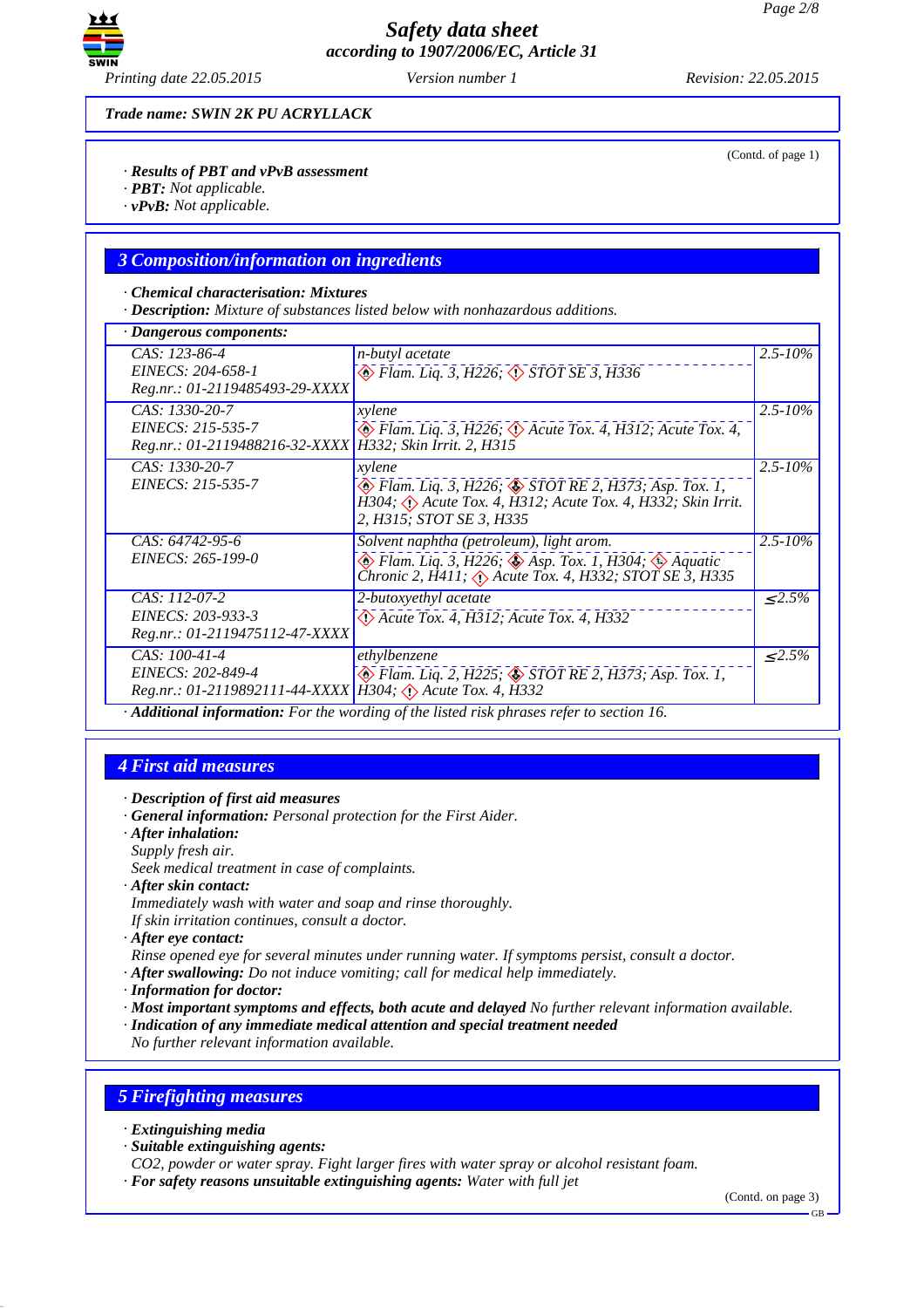(Contd. of page 2)



*Safety data sheet according to 1907/2006/EC, Article 31*

*Trade name: SWIN 2K PU ACRYLLACK*

- *· Special hazards arising from the substance or mixture No further relevant information available.*
- *· Advice for firefighters*
- *· Protective equipment: Mouth respiratory protective device.*

## *6 Accidental release measures*

*· Personal precautions, protective equipment and emergency procedures Wear protective equipment. Keep unprotected persons away. Ensure adequate ventilation*

*· Environmental precautions: Do not allow to enter sewers/ surface or ground water.*

*· Methods and material for containment and cleaning up: Absorb with liquid-binding material (sand, diatomite, acid binders, universal binders, sawdust). Dispose contaminated material as waste according to item 13.*

*· Reference to other sections See Section 7 for information on safe handling. See Section 8 for information on personal protection equipment.*

# *7 Handling and storage*

### *· Handling:*

- *· Precautions for safe handling Ensure good ventilation/exhaustion at the workplace. Restrict the quantity stored at the work place.*
- *· Information about fire and explosion protection: Fumes can combine with air to form an explosive mixture. Flammable gas-air mixtures may form in empty receptacles. Keep ignition sources away - Do not smoke. Use explosion-proof apparatus / fittings and spark-proof tools. Protect against electrostatic charges.*
- *· Conditions for safe storage, including any incompatibilities*
- *· Storage:*
- *· Requirements to be met by storerooms and receptacles: Provide solvent resistant, sealed floor.*

*Suitable material for receptacles and pipes: steel or stainless steel.*

- *· Information about storage in one common storage facility: Not required.*
- *· Further information about storage conditions: Keep container tightly sealed.*
- *· Specific end use(s) No further relevant information available.*

# *8 Exposure controls/personal protection*

*· Additional information about design of technical facilities: No further data; see item 7.*

- *· Control parameters*
- *· Ingredients with limit values that require monitoring at the workplace:*

### *123-86-4 n-butyl acetate*

- *WEL Short-term value: 966 mg/m³, 200 ppm*
	- *Long-term value: 724 mg/m³, 150 ppm*

*1330-20-7 xylene*

- *WEL Short-term value: 441 mg/m³, 100 ppm Long-term value: 220 mg/m³, 50 ppm*
	- *Sk; BMGV*

(Contd. on page 4)

GB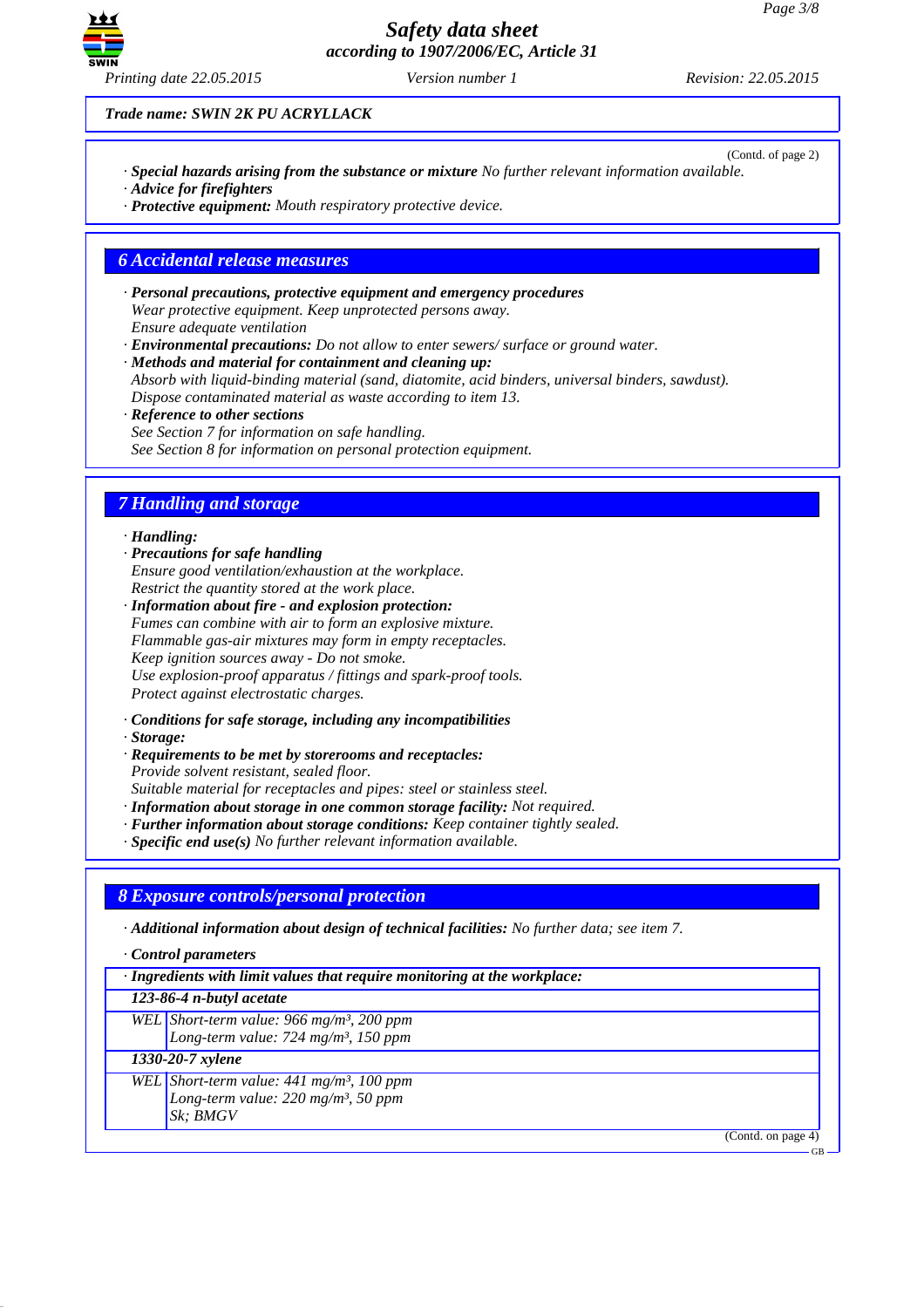

### *Trade name: SWIN 2K PU ACRYLLACK*

| (Contd. of page 3)                                                                                                                                                                                                                                                                                                                                                                                                                                                                                                                                                                                                                                                                                                                                                        |
|---------------------------------------------------------------------------------------------------------------------------------------------------------------------------------------------------------------------------------------------------------------------------------------------------------------------------------------------------------------------------------------------------------------------------------------------------------------------------------------------------------------------------------------------------------------------------------------------------------------------------------------------------------------------------------------------------------------------------------------------------------------------------|
| 1330-20-7 xylene                                                                                                                                                                                                                                                                                                                                                                                                                                                                                                                                                                                                                                                                                                                                                          |
| WEL Short-term value: $441$ mg/m <sup>3</sup> , 100 ppm<br>Long-term value: $220$ mg/m <sup>3</sup> , 50 ppm<br>Sk; BMGV                                                                                                                                                                                                                                                                                                                                                                                                                                                                                                                                                                                                                                                  |
| 112-07-2 2-butoxyethyl acetate                                                                                                                                                                                                                                                                                                                                                                                                                                                                                                                                                                                                                                                                                                                                            |
| WEL Short-term value: 332 mg/m <sup>3</sup> , 50 ppm                                                                                                                                                                                                                                                                                                                                                                                                                                                                                                                                                                                                                                                                                                                      |
| Long-term value: 133 mg/m <sup>3</sup> , 20 ppm                                                                                                                                                                                                                                                                                                                                                                                                                                                                                                                                                                                                                                                                                                                           |
| Sk                                                                                                                                                                                                                                                                                                                                                                                                                                                                                                                                                                                                                                                                                                                                                                        |
| 100-41-4 ethylbenzene                                                                                                                                                                                                                                                                                                                                                                                                                                                                                                                                                                                                                                                                                                                                                     |
| WEL Short-term value: $552$ mg/m <sup>3</sup> , 125 ppm                                                                                                                                                                                                                                                                                                                                                                                                                                                                                                                                                                                                                                                                                                                   |
| Long-term value: 441 mg/m <sup>3</sup> , 100 ppm                                                                                                                                                                                                                                                                                                                                                                                                                                                                                                                                                                                                                                                                                                                          |
| Sk                                                                                                                                                                                                                                                                                                                                                                                                                                                                                                                                                                                                                                                                                                                                                                        |
| · Ingredients with biological limit values:                                                                                                                                                                                                                                                                                                                                                                                                                                                                                                                                                                                                                                                                                                                               |
| 1330-20-7 xylene                                                                                                                                                                                                                                                                                                                                                                                                                                                                                                                                                                                                                                                                                                                                                          |
| <b>BMGV</b> 650 mmol/mol creatinine                                                                                                                                                                                                                                                                                                                                                                                                                                                                                                                                                                                                                                                                                                                                       |
| Medium: urine                                                                                                                                                                                                                                                                                                                                                                                                                                                                                                                                                                                                                                                                                                                                                             |
| Sampling time: post shift                                                                                                                                                                                                                                                                                                                                                                                                                                                                                                                                                                                                                                                                                                                                                 |
| Parameter: methyl hippuric acid                                                                                                                                                                                                                                                                                                                                                                                                                                                                                                                                                                                                                                                                                                                                           |
| 1330-20-7 xylene                                                                                                                                                                                                                                                                                                                                                                                                                                                                                                                                                                                                                                                                                                                                                          |
| $BMGV$ 650 mmol/mol creatinine                                                                                                                                                                                                                                                                                                                                                                                                                                                                                                                                                                                                                                                                                                                                            |
| Medium: urine                                                                                                                                                                                                                                                                                                                                                                                                                                                                                                                                                                                                                                                                                                                                                             |
| Sampling time: post shift                                                                                                                                                                                                                                                                                                                                                                                                                                                                                                                                                                                                                                                                                                                                                 |
| Parameter: methyl hippuric acid                                                                                                                                                                                                                                                                                                                                                                                                                                                                                                                                                                                                                                                                                                                                           |
| · Additional information: The lists valid during the making were used as basis.                                                                                                                                                                                                                                                                                                                                                                                                                                                                                                                                                                                                                                                                                           |
| · Exposure controls<br>· Personal protective equipment:<br>· General protective and hygienic measures:<br>Keep away from foodstuffs, beverages and feed.<br>Immediately remove all soiled and contaminated clothing<br>Wash hands before breaks and at the end of work.<br>Do not inhale gases / fumes / aerosols.<br>Avoid contact with the eyes and skin.<br>· Respiratory protection:<br>Use suitable respiratory protective device in case of insufficient ventilation.<br>In case of brief exposure or low pollution use respiratory filter device. In case of intensive or longer exposure<br>use self-contained respiratory protective device.<br>Filter A2/P2<br>· Protection of hands:<br>Only use chemical-protective gloves with CE-labelling of category III. |
| Protective gloves<br>Preventive skin protection by use of skin-protecting agents is recommended.<br>· Material of gloves<br>The selection of the suitable gloves does not only depend on the material, but also on further marks of quality<br>and varies from manufacturer to manufacturer. As the product is a preparation of several substances, the<br>resistance of the glove material can not be exactly calculated in advance and has therefore to be checked<br>prior to the application.<br>As protection from splashes gloves made of the following materials are suitable:<br>Nitrile rubber (Ansell Sol-Vex®)<br>Recommended thickness of the material: $\geq 0.4$ mm                                                                                         |
| · Penetration time of glove material                                                                                                                                                                                                                                                                                                                                                                                                                                                                                                                                                                                                                                                                                                                                      |
| Value for the permeation: Level $\leq$ 1<br>(Contd. on page 5)                                                                                                                                                                                                                                                                                                                                                                                                                                                                                                                                                                                                                                                                                                            |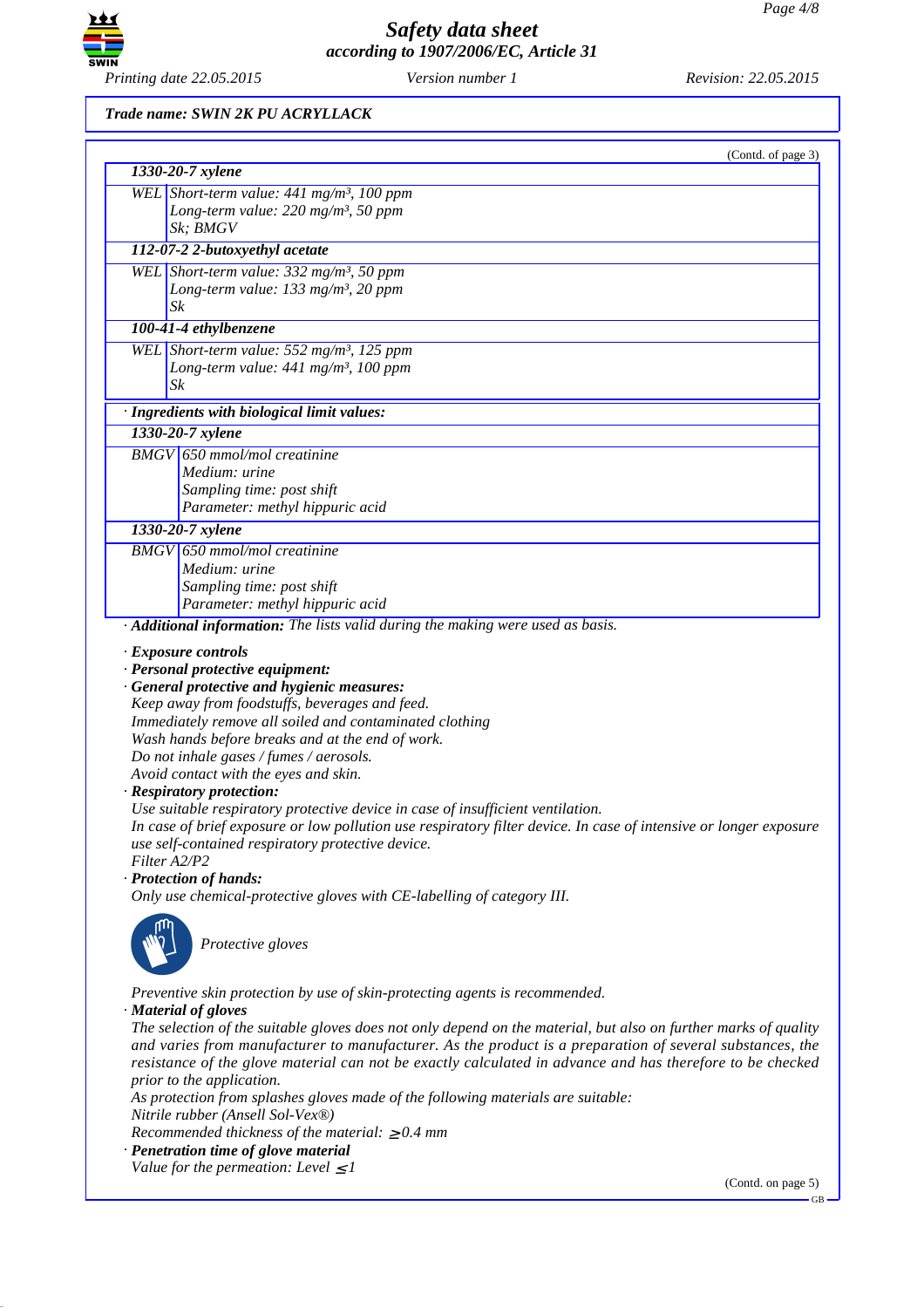

*Trade name: SWIN 2K PU ACRYLLACK*

(Contd. of page 4) *The exact break through time has to be found out by the manufacturer of the protective gloves and has to be observed.*

- *· For the permanent contact => 480 minutes gloves made of the following materials are suitable: HPPE-laminatet film (Ansell Barrier®)*
- *· Eye protection:*



`R*Tightly sealed goggles*

*· Body protection:*

*Protective clothing, anti-static (TYVEK® CLASSIC PLUS) Safety shoes/boots, antstatic*

| 9 Physical and chemical properties                                                                                          |                                                                                                |  |
|-----------------------------------------------------------------------------------------------------------------------------|------------------------------------------------------------------------------------------------|--|
| · Information on basic physical and chemical properties<br>· General Information<br>$\cdot$ Appearance:<br>Form:<br>Colour: | Fluid<br>According to product specification                                                    |  |
| $\cdot$ Odour:<br>· Odour threshold:                                                                                        | Aromatic<br>Not determined.                                                                    |  |
| $\cdot$ pH-value:                                                                                                           | Not determined.                                                                                |  |
| Change in condition<br><b>Melting point/Melting range:</b><br><b>Boiling point/Boiling range:</b>                           | Undetermined.<br>124 °C                                                                        |  |
| · Flash point:                                                                                                              | 21 - 55 °C                                                                                     |  |
| · Flammability (solid, gaseous):                                                                                            | Not applicable.                                                                                |  |
| · Ignition temperature:                                                                                                     | 370 $\degree$ C                                                                                |  |
| · Decomposition temperature:                                                                                                | Not determined.                                                                                |  |
| · Self-igniting:                                                                                                            | Product is not selfigniting.                                                                   |  |
| · Danger of explosion:                                                                                                      | Product is not explosive. However, formation of explosive air/vapour<br>mixtures are possible. |  |
| · Explosion limits:<br>Lower:<br><b>Upper:</b><br>· Vapour pressure:                                                        | Not determined.<br>Not determined.<br>Not determined.                                          |  |
| $\cdot$ Density at 20 $\cdot$ C:<br>· Relative density<br>· Vapour density<br>· Evaporation rate                            | 1.42 $g/cm^3$<br>Not determined.<br>Not determined.<br>Not determined.                         |  |
| · Solubility in / Miscibility with<br>water:                                                                                | Not miscible or difficult to mix.                                                              |  |
| · Partition coefficient (n-octanol/water): Not determined.                                                                  |                                                                                                |  |
| · Viscosity:<br>$\cdot$ Dynamic:<br>$\cdot$ Kinematic:                                                                      | DIN 53211 (6 mm) - 60 sec<br>Not determined.<br>Not determined.                                |  |
|                                                                                                                             | (Contd. on page 6)                                                                             |  |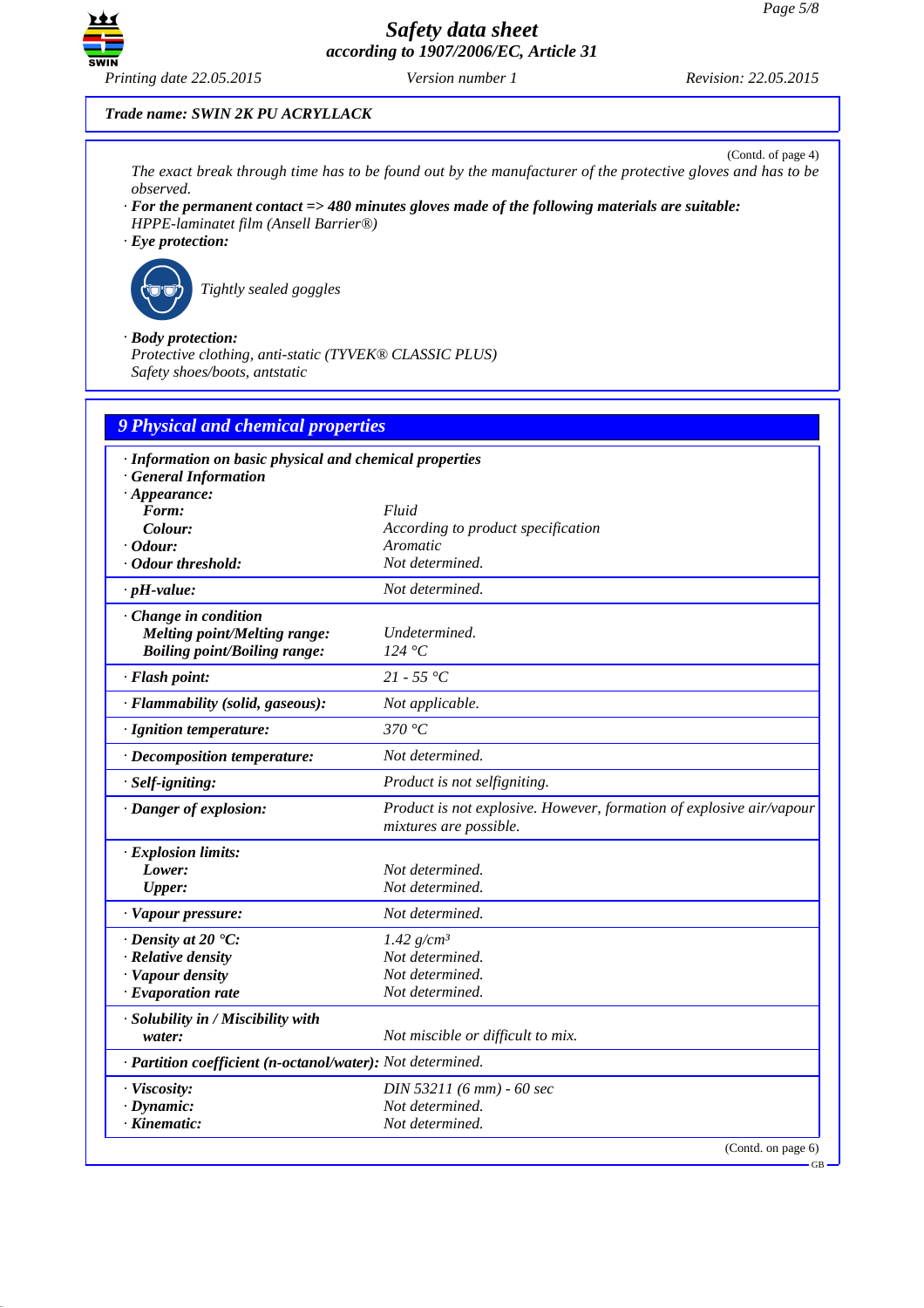

*Printing date 22.05.2015 Version number 1 Revision: 22.05.2015*

### *Trade name: SWIN 2K PU ACRYLLACK*

|                                                     |                                                     | (Contd. of page 5) |
|-----------------------------------------------------|-----------------------------------------------------|--------------------|
| Solvent content:<br>$VOC$ (EC)                      | 33.70 %                                             |                    |
| <i>Solids content:</i><br>$\cdot$ Other information | 66.3%<br>No further relevant information available. |                    |

# *10 Stability and reactivity*

*· Reactivity*

*· Chemical stability*

- *· Thermal decomposition / conditions to be avoided: No decomposition if used according to specifications.*
- *· Possibility of hazardous reactions No dangerous reactions known.*
- *· Conditions to avoid No further relevant information available.*
- *· Incompatible materials: No further relevant information available.*
- *· Hazardous decomposition products: No dangerous decomposition products known.*

# *11 Toxicological information*

*· Information on toxicological effects*

*· Acute toxicity*

#### *· LD/LC50 values relevant for classification:*

*64742-95-6 Solvent naphtha (petroleum), light arom.*

| Oral | LD50                      | $>6800$ mg/kg (rat) |  |  |
|------|---------------------------|---------------------|--|--|
|      | $\mathbf{r}$ $\mathbf{r}$ |                     |  |  |

*Dermal LD50 >3400 mg/kg (rab)*

*Inhalative LC50/4 h >10.2 mg/l (rat)*

*· Primary irritant effect:*

*· Skin corrosion/irritation Irritant to skin and mucous membranes.*

*· Respiratory or skin sensitisation*

- *Sensitisation possible through skin contact.*
- *Persons already sensitised to may develop allergic reactions when using this product.*
- *Persons suffering from asthma, eczema or skin problems should avoid contact with this product.*
- *· Additional toxicological information:*

*The product shows the following dangers according to the calculation method of the General EU Classification Guidelines for Preparations as issued in the latest version: Irritant*

# *12 Ecological information*

*· Toxicity*

- *· Aquatic toxicity: No further relevant information available.*
- *· Persistence and degradability No further relevant information available.*
- *· Behaviour in environmental systems:*
- *· Bioaccumulative potential No further relevant information available.*
- *· Mobility in soil No further relevant information available.*
- *· Ecotoxical effects:*
- *· Remark: Harmful to fish*
- *· Additional ecological information:*
- *· General notes:*
- *Harmful to aquatic organisms*
- *Water hazard class 2 (German Regulation) (Self-assessment): hazardous for water*

*Do not allow product to reach ground water, water course or sewage system.*

- *· Results of PBT and vPvB assessment*
- *· PBT: Not applicable.*

(Contd. on page 7)

#### GB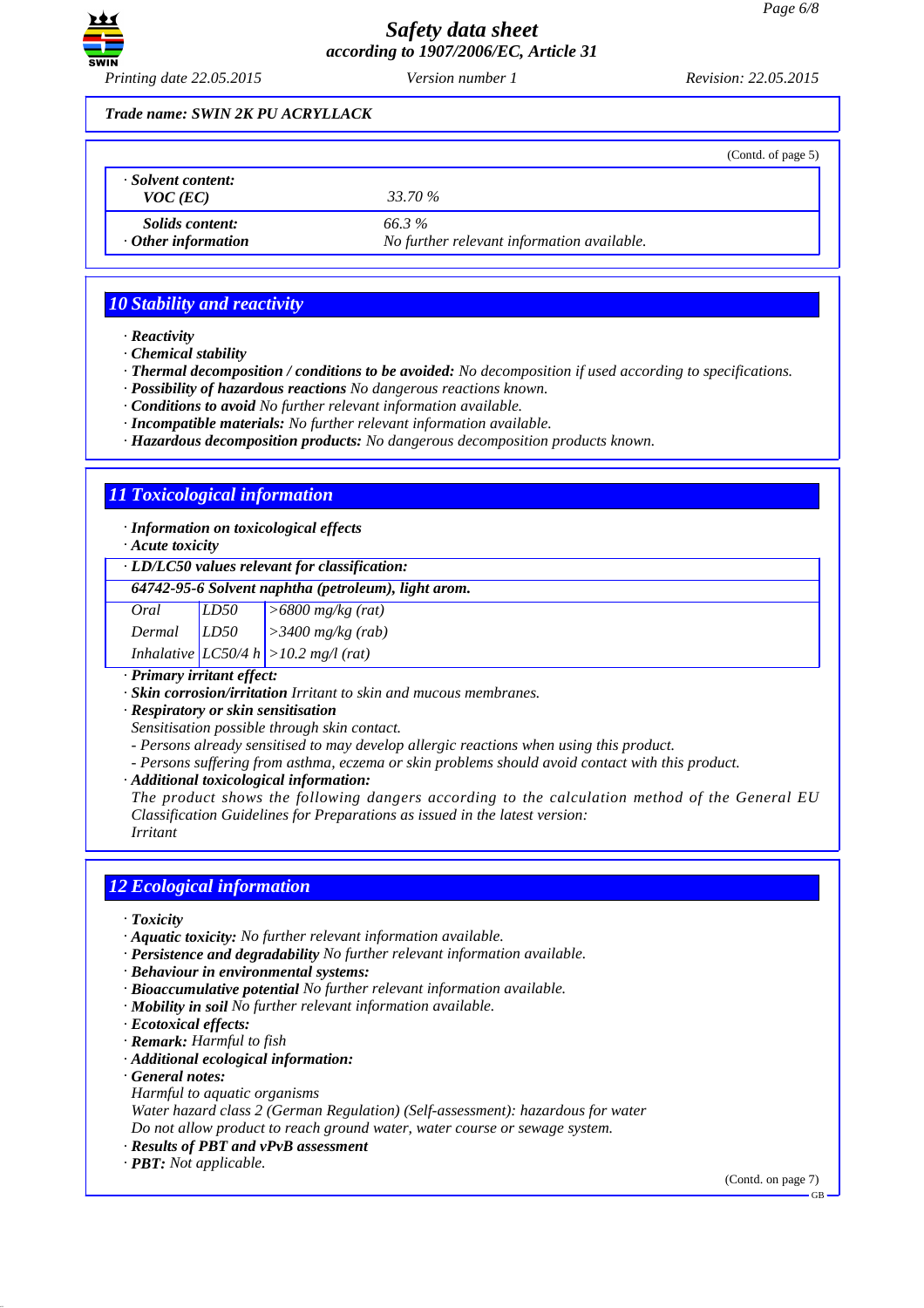(Contd. of page 6)



*Safety data sheet according to 1907/2006/EC, Article 31*

*Trade name: SWIN 2K PU ACRYLLACK*

- *· vPvB: Not applicable.*
- *· Other adverse effects No further relevant information available.*

### *13 Disposal considerations*

*· Waste treatment methods*

*· Recommendation*

*Must not be disposed together with household garbage. Do not allow product to reach sewage system.*

*· European waste catalogue*

*08 00 00 WASTES FROM THE MANUFACTURE, FORMULATION, SUPPLY AND USE (MFSU) OF COATINGS (PAINTS, VARNISHES AND VITREOUS ENAMELS), ADHESIVES, SEALANTS AND PRINTING INKS*

*08 01 00 wastes from MFSU and removal of paint and varnish*

*08 01 11\* waste paint and varnish containing organic solvents or other dangerous substances*

*· Uncleaned packaging:*

*15 00 00: WASTE PACKAGING; ABSORBENTS, WIPING CLOTHS, FILTER MATERIALS AND PROTECTIVE CLOTHING NOT OTHERWISE SPECIFIED*

*15 01 00: packaging (including separately collected municipal packaging waste)*

*15 01 10\*: packaging containing residues of or contaminated by dangerous substances*

| $\cdot$ UN-Number                                                                   |                      |
|-------------------------------------------------------------------------------------|----------------------|
| · ADR, ADN, IMDG                                                                    | not regulated        |
| $\cdot$ IATA                                                                        | <b>UN1263</b>        |
| · UN proper shipping name                                                           |                      |
| $\cdot$ ADR, ADN, IMDG                                                              | not regulated        |
| $\cdot$ IATA                                                                        | <b>PAINT</b>         |
| · Transport hazard class(es)                                                        |                      |
| $\cdot$ ADR, ADN, IMDG                                                              |                      |
| · Class                                                                             | not regulated        |
| $\cdot$ IATA                                                                        |                      |
|                                                                                     |                      |
| $\cdot$ Class                                                                       | 3 Flammable liquids. |
| · Label                                                                             | 3                    |
|                                                                                     |                      |
| · Packing group                                                                     |                      |
| $\cdot$ ADR, IMDG                                                                   | not regulated        |
| $\cdot$ <i>IATA</i>                                                                 | III                  |
| · Environmental hazards:                                                            |                      |
| · Marine pollutant:                                                                 | N <sub>O</sub>       |
| · Special precautions for user                                                      | Not applicable.      |
| · Transport in bulk according to Annex II of<br><b>MARPOL73/78 and the IBC Code</b> | Not applicable.      |